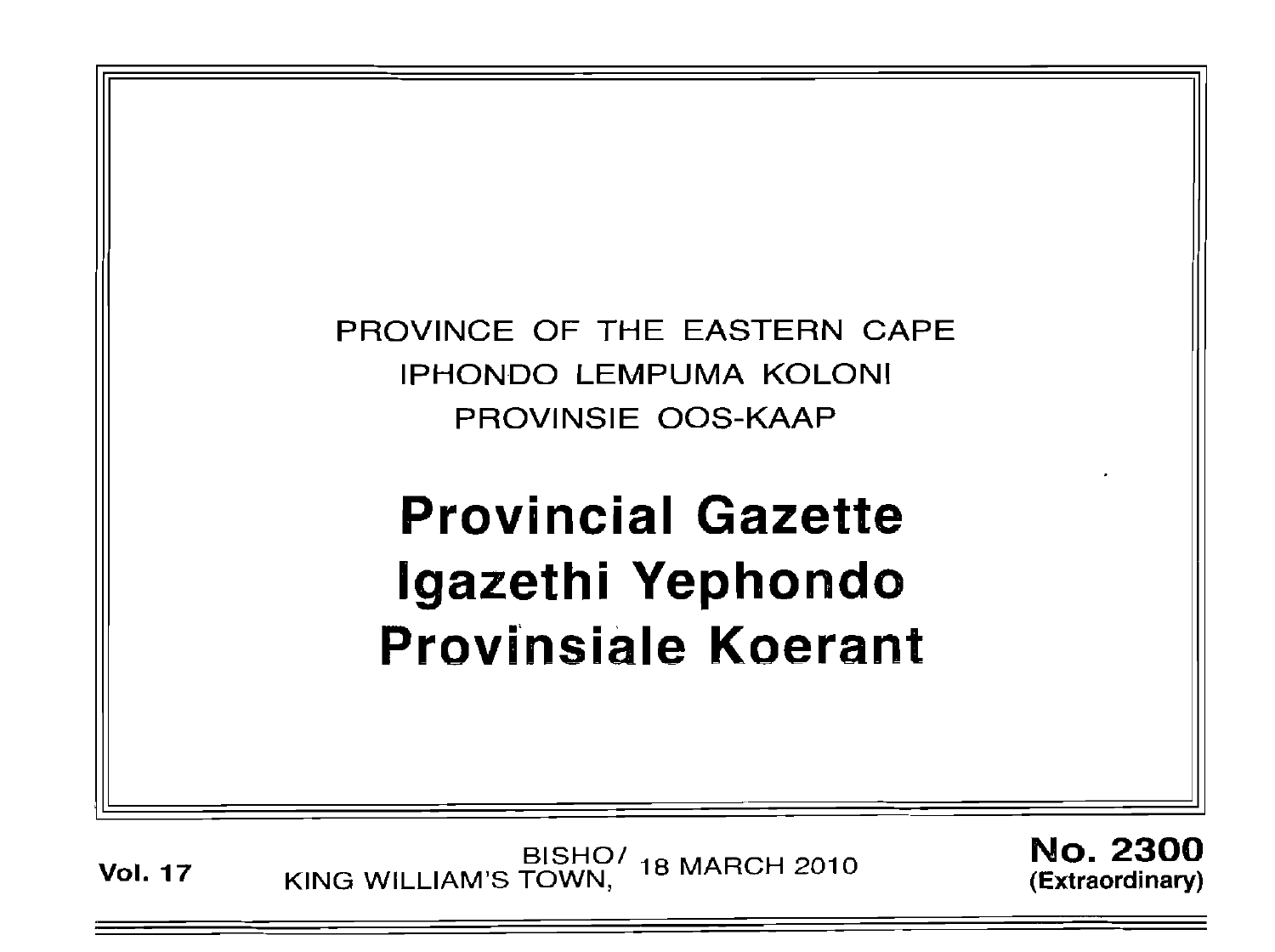#### IMPORTANT NOTICE

The Government Printing Works will not be held responsible for faxed documents not received due to errors on the fax machine or faxes received which are unclear or incomplete. Please be advised that an "OK" slip, received from a fax machine, will not be accepted as proof that documents were received by the GPW for printing. If documents are faxed to the GPW it will be the sender's responsibility to phone and confirm that the documents were received in good order.

Furthermore the Government Printing Works will also not be held responsible for cancellations and amendments which have not been done on original documents received from clients.

### CONTENTS· INHOUD

| No. |                                                                                                                | Pace<br>No. | Gazette<br>No. |
|-----|----------------------------------------------------------------------------------------------------------------|-------------|----------------|
|     | <b>GENERAL NOTICE · ALGEMENE KENNISGEWING</b>                                                                  |             |                |
| 90  | Local Government: Municipal Structures Act (117/1998): Municipal Demarcation Board: Delimitation of municipal  |             | 2300           |
| 90  | Wet op Plaaslike Regering: Munisipale Strukture (117/1998): Munisipale Afbakeningsraad: Afbakening van munisi- |             | 2300           |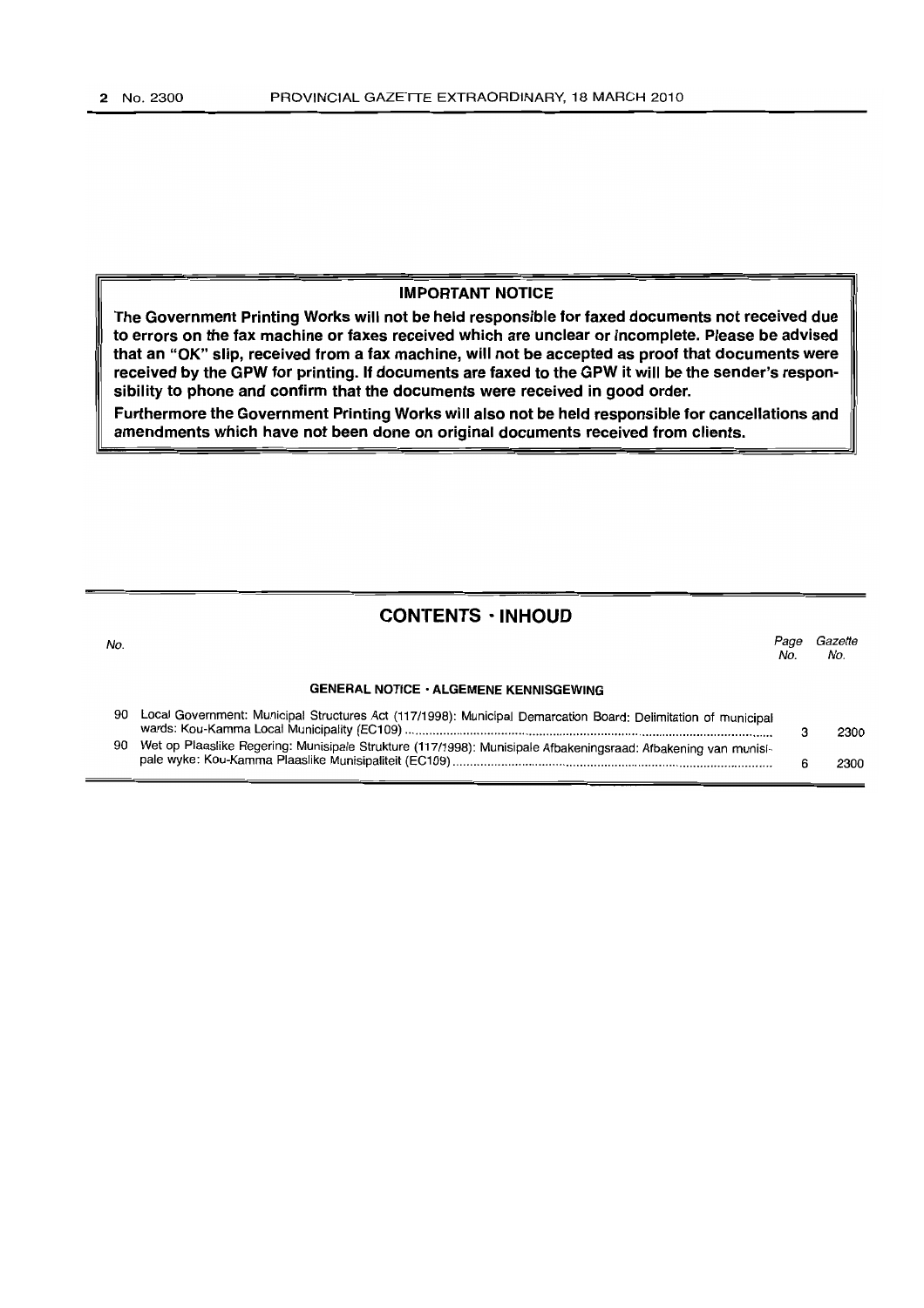# GENERAL NOTICE **ALGEMENE KENNISGEWING**

#### NOTICE 90 OF 2010

#### MUNICIPAL DEMARCATION BOARD DELIMITATION OF MUNICIPAL WARDS IN TERMS OF THE LOCAL GOVERNMENT: MUNICIPAL STRUCTURES ACT, 1998

#### Municipality: Kou-Kamma Local Municipality (EC109)

In terms of Item 5(1) of Schedule 1 to the Local Government: Municipal Structures Act. 1998 (Act NO.117 of 1998) ("the Act") the Municipal Demarcation Board hereby publishes its delimitation of wards for the above-mentioned municipality. Particulars of the delimitation are listed in the Schedule.

In terms of Item 5(2) of Schedule 1 to the Act, any person aggrieved by a delimitation may, within 14 days of publication of this notice, submit objections in writing to:

The Municipal Demarcation Board Private Bag X28 Hatfield 0028

Fax: 012-3422480 E-mail: robert@demarcation.org.za

The attached form MDB5 must please be used to object. The form is also available on www.demarcation.org.za

LANDIWE MAHLANGU CHAIRPERSON: MOB

#### **SCHEDULE**

In terms of Section 18(3) of the Local Government: Municipal Structures Act, 1998 (Act 117 of 1998) the MEC responsible for focal government has determined that the municipal council consists of 11 councillors.

After having consulted the Independent Electoral Commission, The Municipal Demarcation Board has delimited the municipality into 6 wards in terms of Schedule 1 to the Act.

The number of registered voters in each ward does not vary by more than fifteen percent from the norm. The norm was determined by dividing the total number of voters on the municipal segment of the national common voters roll, namely 18250 voters on 12 February 2009, by the number of wards in the municipality.

An overview map of the boundary of the municipality, with the boundaries of the wards within the municipal boundary, and a map of each ward are attached. In case of a discrepancy between a map and this schedule, the map will prevail.

The ward numbers, the voting districts and voting stations in each ward, and the number of voters are as follows: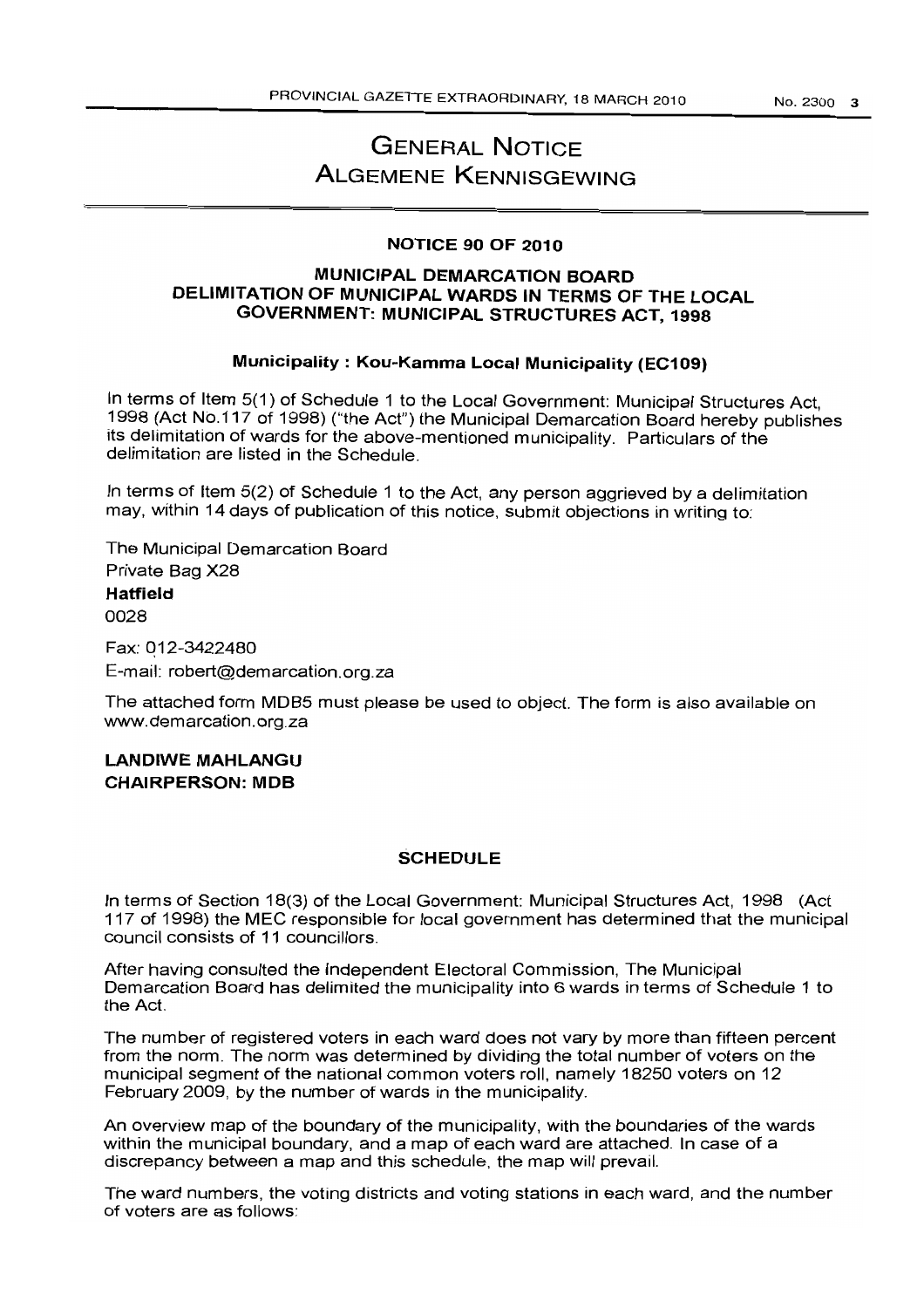## **Voting District Voting Station Number of Voters** 10420041 LOUTERWATER COMMUNITY HALL 2155 10420018 VGKERKSAAL 10420030 (Portion) PROEFPLAAS HALL

## **WARD 1 comprises of a total of 3484 registered voters**

#### **WARD 2 comprises of a total of 3134 registered voters**

| Voting District    | <b>Voting Station</b>            | Number of Voters |
|--------------------|----------------------------------|------------------|
| 10420063           | ILANGKLOOF UCC                   | 785              |
| 10420029           | KRAKEELRIVIER COMMUNITY HALL     | 1155             |
| 10420030 (Portion) | <b>PROEFPLAAS HALL</b>           | 246              |
| 10420085           | FARM BRANDHOEK SCHOOL            | 79               |
| 10400016           | <b>COLDSTREAM COMMUNITY HALL</b> | 869              |

#### **WARD 3 comprises of a total of 2622 registered voters**

| <b>Voting District</b> | <b>Voting Station</b>         | Number of Voters |
|------------------------|-------------------------------|------------------|
| 10420074               | <b>JOU SKOOLGEBOU HEIGHTS</b> | 105              |
| 10420052               | I TWEERIVIERE KLINIEK         | 342              |
| 10150018               | IRAVINIA COMMUNITY HALL       | 2175             |

#### **WARD 4 comprises of a total of 2793 registered voters**

| Voting District | <b>Voting Station</b> | Number of Voters |
|-----------------|-----------------------|------------------|
| 10400117        | IESSENBOS FARM        | 234              |
| 10160019        | IKAGISO HEIGHTS HALL  | 2454             |
| 10400106        | LIAGERSBOS STOOR      | 105              |

#### **WARD 5 comprises of a total of 3320 registered voters**

| Voting District | <b>Voting Station</b>         | Number of Voters |
|-----------------|-------------------------------|------------------|
| 10400038        | <b>IGUSTAV REICHEL SCHOOL</b> | 487              |
| 10400072        | DIE STAL HALL                 | 365              |
| 10400139        | WOODLANDS COMMUNITY HALL      | 1067             |
| 10400083        | ICLARKSON COMMUNITY HALL      | 1401             |

#### **WARD 6 comprises of a total of 2897 registered voters**

| Voting District | <b>Voting Station</b>                    | <b>Number of Voters</b> |
|-----------------|------------------------------------------|-------------------------|
| 10400061        | <b>ISTORMS RIVER COMMUNITY HALL</b>      | 1120                    |
| 10400027        | -----<br><b>ISANDDRIF COMMUNITY HALL</b> | 1707                    |
| 10400128        | <b>ITSITSIKAMMA NATIONAL PARK</b>        | 70                      |

**Important: This Schedule contains the total number of registered voters on the municipality's segment of the national common voters' roll on 12 February 2009 as provided for in Government Notice No. 750 published in Government Gazette No. 32407 of 15 July 2009. The voting district numbers, the voting district boundaries, voting stations, and the number of voters may change after the registration of voters for the 2011 local elections.**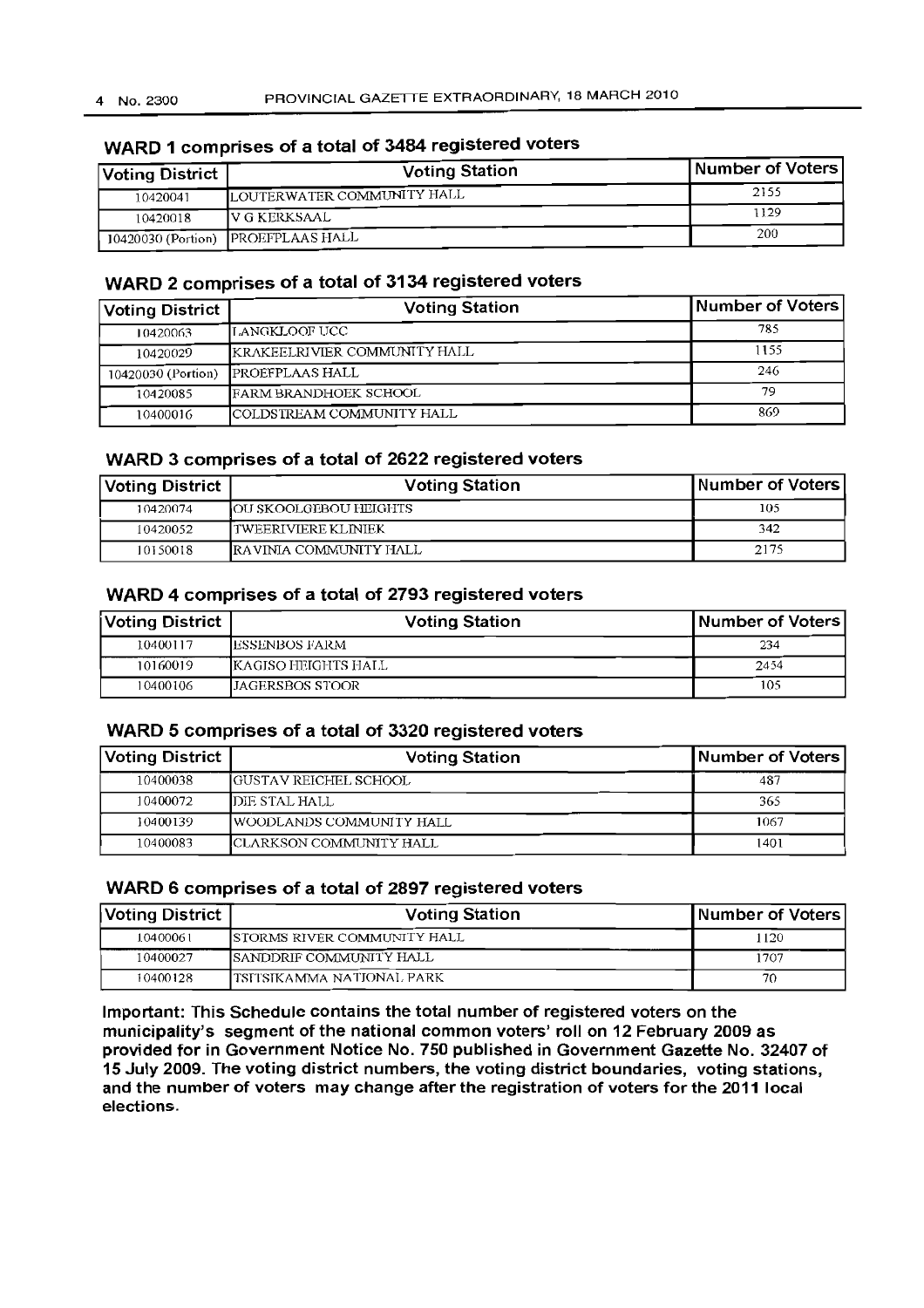#### **FORM MDB5**

#### WARD DELIMITATION

#### OBJECTION IN TERMS OF ITEM 5(2) OF SCHEDULE 1 TO THE LOCAL GOVERNMENT: MUNICIPAL STRUCTURES ACT, 1998

I hereby object to the delimitation of the boundaries of the following wards:

| <b>WARD NUMBER</b> | <b>REASON/MOTIVATION</b> |  |
|--------------------|--------------------------|--|
|                    |                          |  |
|                    |                          |  |
|                    |                          |  |

I request the Municipal Demarcation Board to consider the following alternative proposals:

| Ward number | The ward should comprise of the<br>following voting districts (Provide voting<br>district number and the number of<br>voters in brackets e.g.<br>VD1123456(1500)+VD345678(2500)=4000) | Motivation |
|-------------|---------------------------------------------------------------------------------------------------------------------------------------------------------------------------------------|------------|
|             |                                                                                                                                                                                       |            |
|             |                                                                                                                                                                                       |            |
|             |                                                                                                                                                                                       |            |
|             |                                                                                                                                                                                       |            |

I confinn that:

- each cluster of voting districts form a contiguous ward;
- the number of voters in each ward fall within the minimum and maximum of voters allowed per ward;
- the proposed ward boundaries comply, in general, with the criteria.

**SIGNATURE** 

NAME AND SURNAME

**DATE**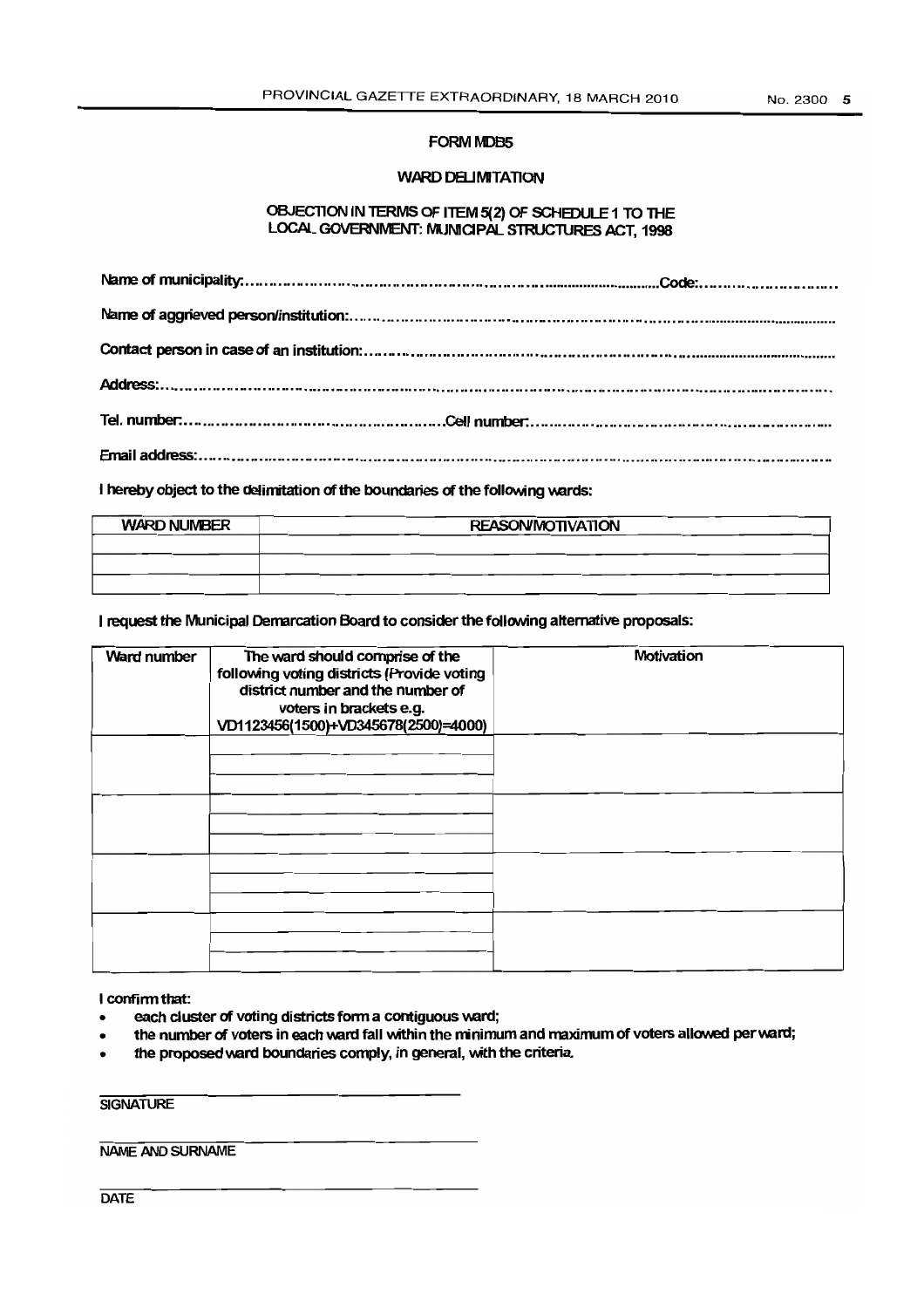#### **KENNISGEWING 90 VAN 2010**

### **MUNISIPALE AFBAKENINGSRAAD AFBAKENING VAN MUNISIPALE WYKE INGEVOLGE DIE WET OP PLAASLIKE REGERING: MUNISIPALE STRUKTURE, 1998**

#### **Munisipaliteit: Kou-Kamma Plaaslike Munisipaliteit (EC109)**

Ingevolge Item 5(1) van Bylae 1 van die Wet op Plaaslike Regering: Munisipale Strukture, 1998 (Wet No. 117 van 1998) ("die Wet") publiseer die Munisipale Afbakeningsraad hiermee sy afbakening van wyke vir die bogenaamde munisipaliteit. Besonderhede van die afbakening is vervat in die Bylae.

Ingevolge Item 5(2) van Bylae 1 van die Wet, kan enige persoon wat gegrief is deur 'n afbakening binne 14 dae na publikasie van hierdie kennisgewing skriftelike besware voorle aan:

Die Munisipale Afbakeningsraad Privaatsak X28

#### **Hatfield**

0028

Faks: 012-3422480

E-pos: robert@demarcation.org.za

Die aangehegte vorm MOBS moet asseblief gebruik word om beswaar aan te teken. Die vorm is ook beskikbaar op www.demarcation.org.za

## **LANDIWE MAHLANGU VOORSITTER: MUNISIPALE AFBAKENINGSRAAD**

#### **BYLAE**

Ingevolge Artikel 18(3) van die Wet op Plaaslike Regering: Munisipale Strukture, 1998 (Wet 117 van 1998) het die LUR vir plaaslike regering bepaal dat die munisipale raad bestaan uit 11 raadslede.

Na oorlegpleging met die Onafhanklike Verkiesingskommissie het die Munisipale Afbakeningsraad die munisipaliteit in 6 wyke afgebaken ingevolge Bylae 1 van die Wet.

Die getal geregistreerde kiesers in elke wyk, wyk nie meer as vyftien persent van die norm af nie. Die norm is bepaal deur die getal geregistreerde kiesers op die munisipale segment van die nasionale gemeenskaplike kieserslys, naamlik 18250 kiesers op 12 Februarie 2009, deur die getal wyke in die munisipaliteit te deal.

'n Oorsigkaart van die munisipale grens met die grense van die wyke binne die munisipale grens, en 'n kaart van elke wyk, is aangeheg. Ingeval van 'n verskil tussen 'n kaart en hierdie bylae, sal die kaart geld.

Die wyknommers, die stemdistrikte en sternlokale in elke wyk, en die getal kiesers is as volg: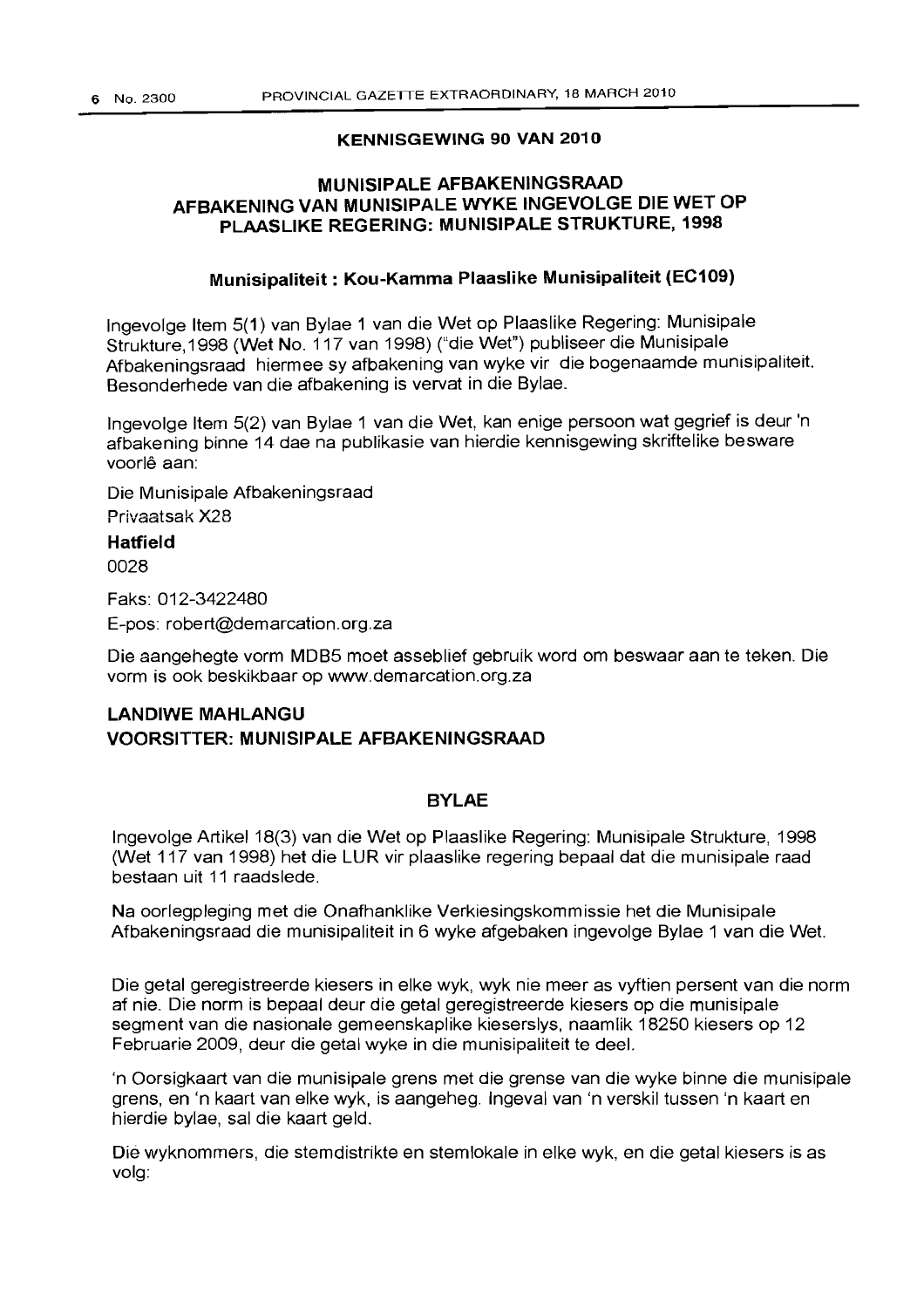## WYK 1 het 3484 kiesers

| <b>Stemdistrik</b> | Stemlokaal                          | <b>Getal kiesers</b> |
|--------------------|-------------------------------------|----------------------|
| 10420018           | IV G KERKSAAL                       | 1129                 |
|                    | 10420030 (Gedeelte) PROEFPLAAS HALL | 200                  |
| 10420041           | LOUTERWATER COMMUNITY HALL          | 2155                 |

## WYK 2 het 3134 kiesers

| <b>Stemdistrik</b> | Stemlokaal                          | <b>Getal kiesers</b> |
|--------------------|-------------------------------------|----------------------|
| 10400016           | COLDSTREAM COMMUNITY HALL           | 869                  |
| 10420029           | KRAKEELRIVIER COMMUNITY HALL        | 1155                 |
| 10420063           | LANGKLOOF UCC                       | 785                  |
| 10420085           | <b>FARM BRANDHOEK SCHOOL</b>        | 79                   |
|                    | 10420030 (Gedeelte) PROEFPLAAS HALL | 246                  |

### WYK 3 het 2622 kiesers

| <b>Stemdistrik</b> | Stemlokaal                    | <b>Getal kiesers</b> |
|--------------------|-------------------------------|----------------------|
| 10420052           | TWEERIVIERE KLINTEK           | 342                  |
| 10420074           | <b>JOU SKOOLGEBOU HEIGHTS</b> | 105                  |
| 10150018           | RAVINIA COMMUNITY HALL        | 2175                 |

### WYK 4 het 2793 kiesers

| <b>Stemdistrik</b> | Stemlokaal             | <b>Getal kiesers</b> |
|--------------------|------------------------|----------------------|
| 10160019           | IKAGISO HEIGHTS HALL   | 2454                 |
| 10400106           | <b>JAGERSBOS STOOR</b> | 105                  |
| 10400117           | <b>ESSENBOS FARM</b>   | 234                  |

### WYK 5 het 3320 kiesers

| <b>Stemdistrik</b> | Stemlokaal                       | <b>Getal kiesers</b> |
|--------------------|----------------------------------|----------------------|
| 10400072           | DIE STAL HALL                    | 365                  |
| 10400139           | <b>IWOODLANDS COMMUNITY HALL</b> | 1067                 |
| 10400038           | <b>GUSTAV REICHEL SCHOOL</b>     | 487                  |
| 10400083           | ICLARKSON COMMUNITY HALL         | 1401                 |

### WYK 6 het 2897 kiesers

| <b>Stemdistrik</b> | Stemlokaal                          | <b>Getal kiesers</b> |
|--------------------|-------------------------------------|----------------------|
| 10400027           | <b>ISANDDRIF COMMUNITY HALL</b>     | 1707                 |
| 10400061           | <b>ISTORMS RIVER COMMUNITY HALL</b> | 1120                 |
| 10400128           | ITSITSIKAMMA NATIONAL PARK          | 70                   |

Belangrik: Hierdie Bylae bevat die totale getal geregistreerde kiesers op die munisipaliteit se segment van die nasionale gemeenskaplike kieserslys op 12 Februarie 2009, waarvoor voorsiening gemaak is in Goewermentskennisgewing No. 750 gepubliseer in Staatskoerant No. 32407 van 15 Julie 2009. Die stemdistriknommers, die grense van die stemdistrikte, die stemlokale, en die getal kiesers mag verander na die registrasie van kiesers vir die 2011 plaaslike verkiesings.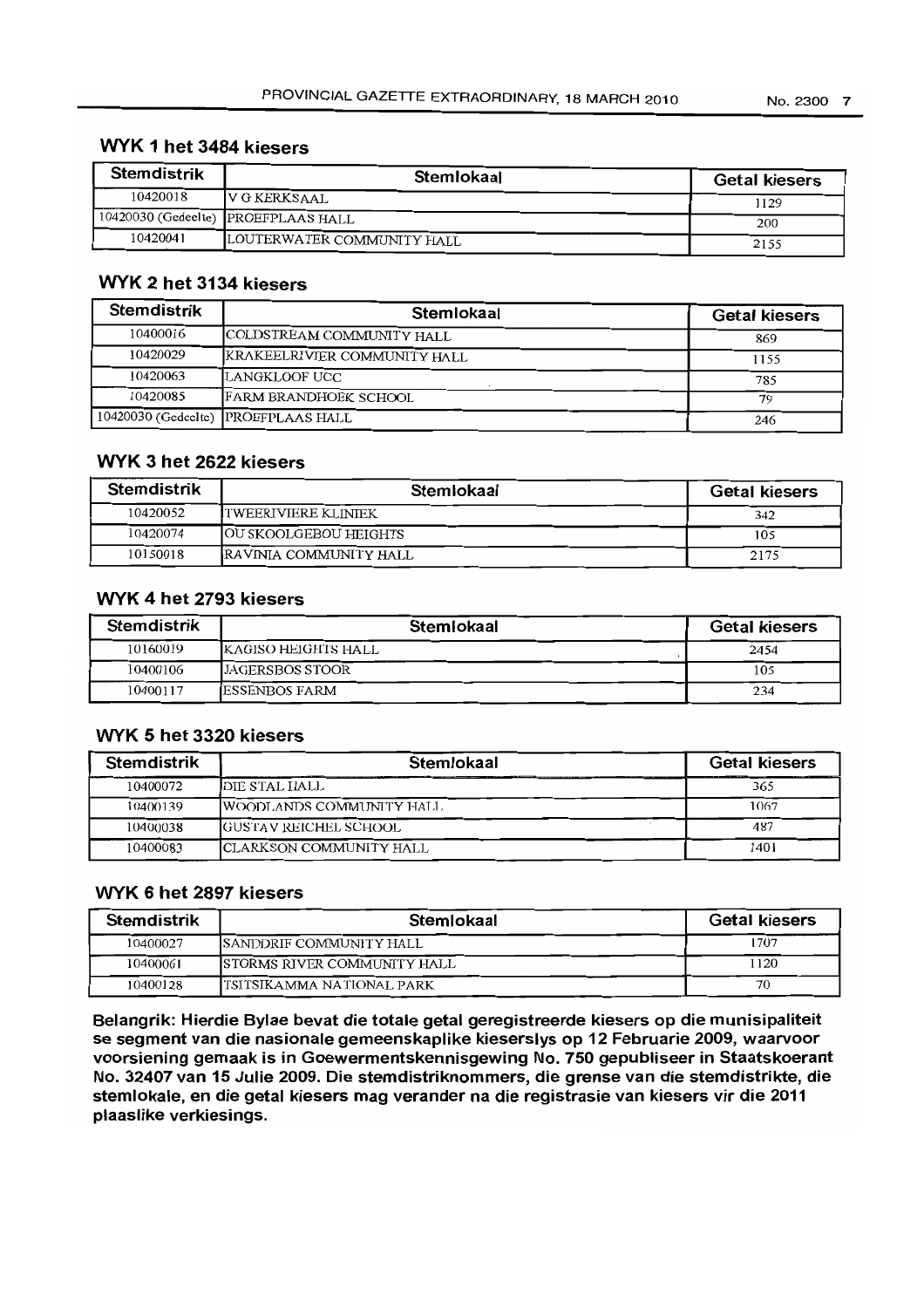#### VORMIVDB5

#### **WYKSAFBAKENING**

#### BESWAAR INGEVOLGE ITEM 5(2) VAN BYLAE 1 VAN DIE WET OP PLAASLIKE REGERING: MUNISIPALE STRUKTURE, 1998

Hiermee teken ek beswaar aan teen die afbakening van die grense van die volgende wyke:

| <b>WYK NOMMER</b> | <b>REDE/MOTIVERING</b> |  |
|-------------------|------------------------|--|
|                   |                        |  |
|                   |                        |  |
|                   |                        |  |

Ek versoek die Munisipale Afbakeningsraad om die volgende alternatiewe voorstelle te oorweeg:

| Wyk nommer | Die wyk moet bestaan uit die volgende<br>stemdistrikte: (Voorsien die<br>stemdistriknommer en die getal<br>geregistreerde kiesers as volg<br>VD1123456(1500)+VD345678(2500)=4000) | Motivening |
|------------|-----------------------------------------------------------------------------------------------------------------------------------------------------------------------------------|------------|
|            |                                                                                                                                                                                   |            |
|            |                                                                                                                                                                                   |            |
|            |                                                                                                                                                                                   |            |
|            |                                                                                                                                                                                   |            |

#### Ek bevestig dat:

- die saamgevoegde stemdistrikte vonn 'n aaneenlopende wyk;
- die getal kiesers in elke wyk is binne die minimum en maksimum getal wat per wyk toegelaat word;
- die voorgestelde wyke voldoen in die algemeen aan die kriteria.

#### **HANDTEKENING**

### NAAM EN VAN

**DATUM**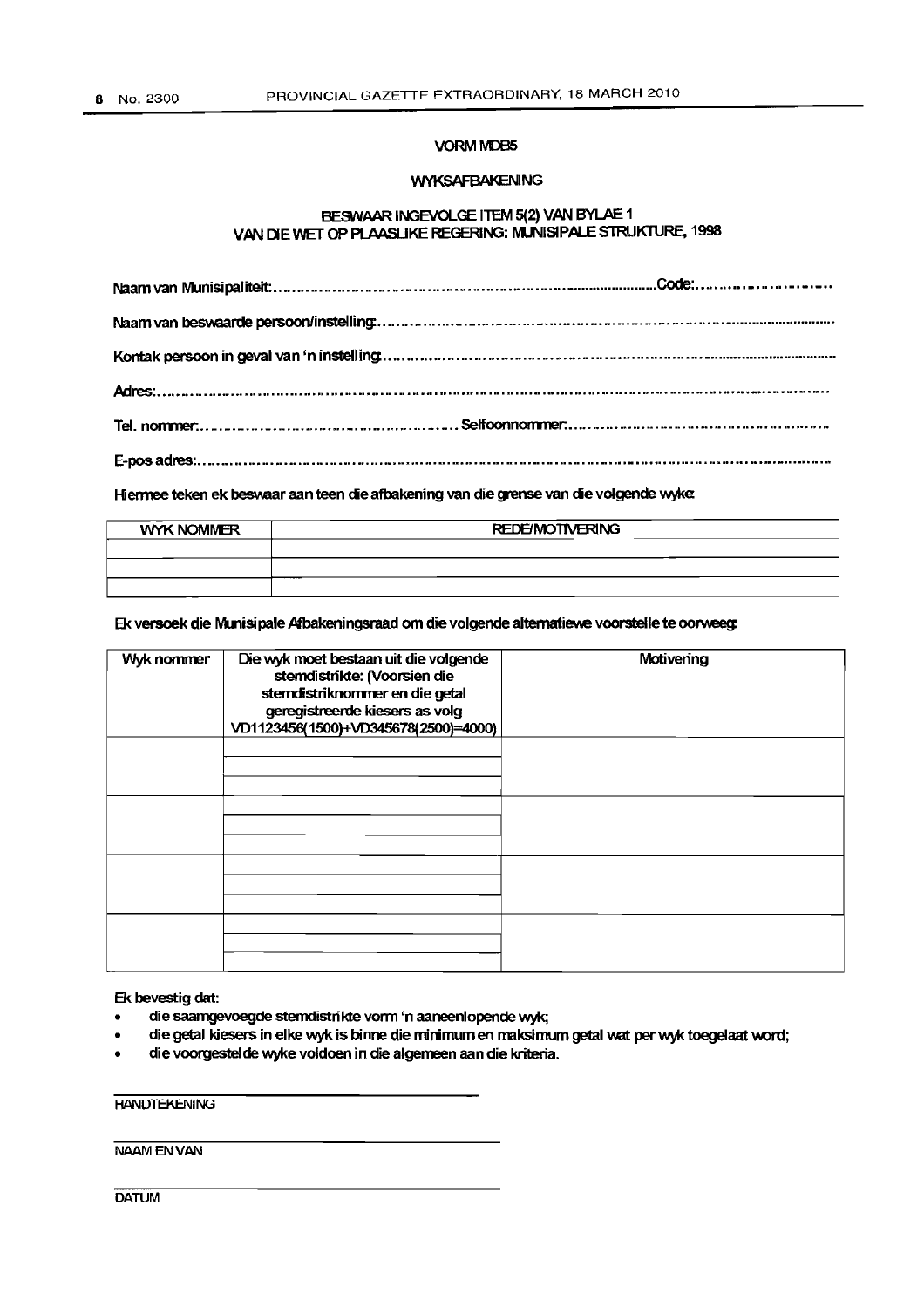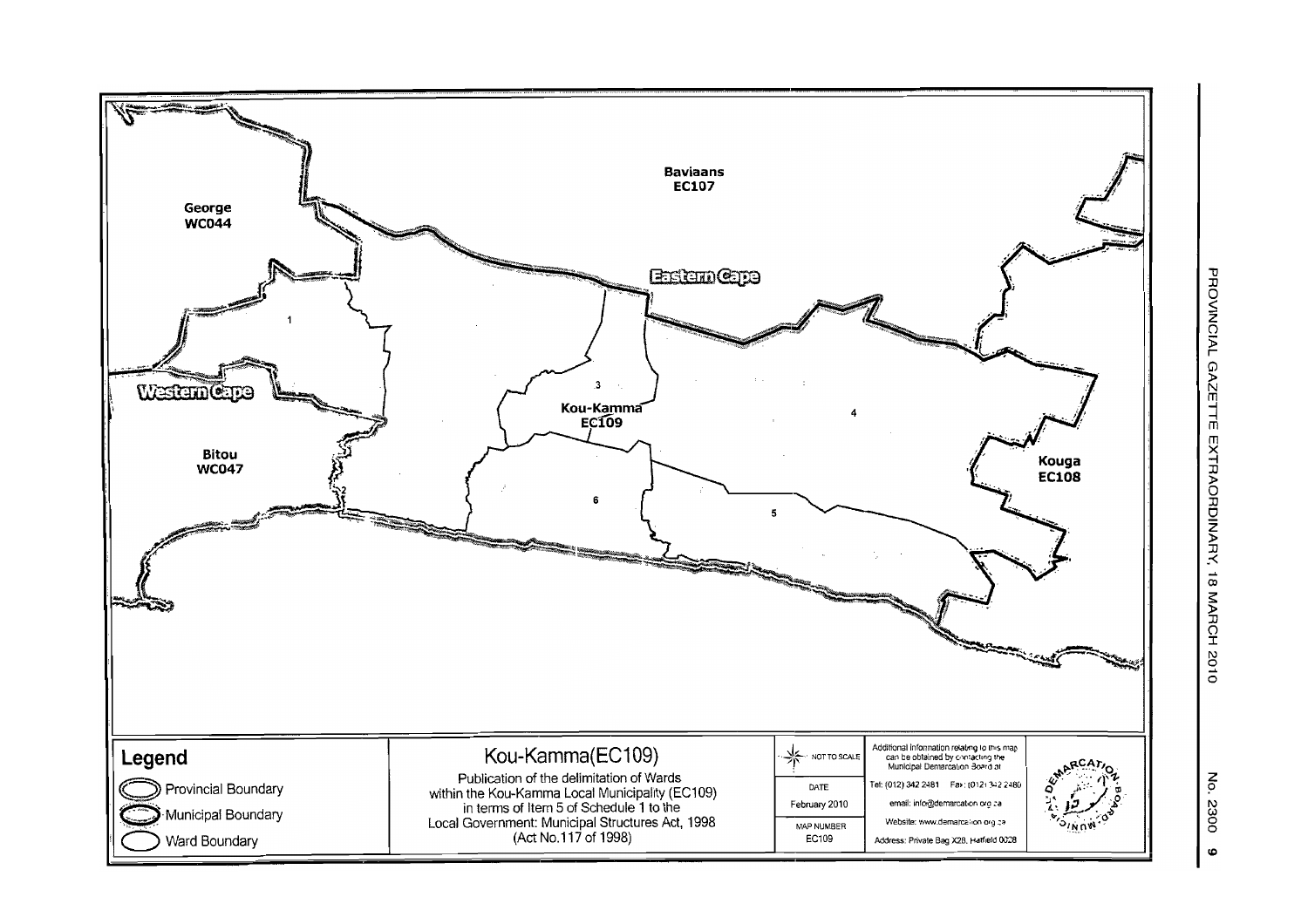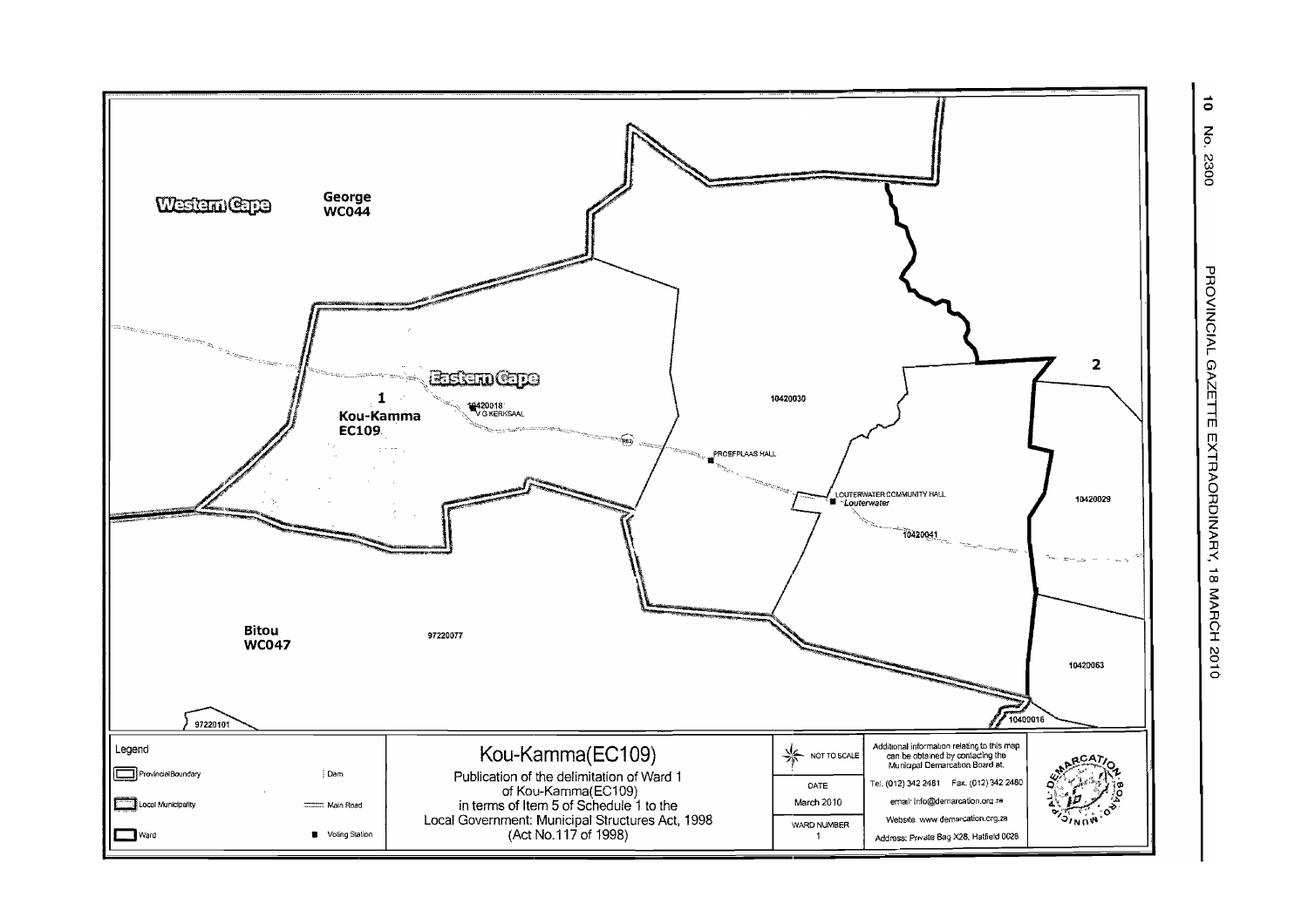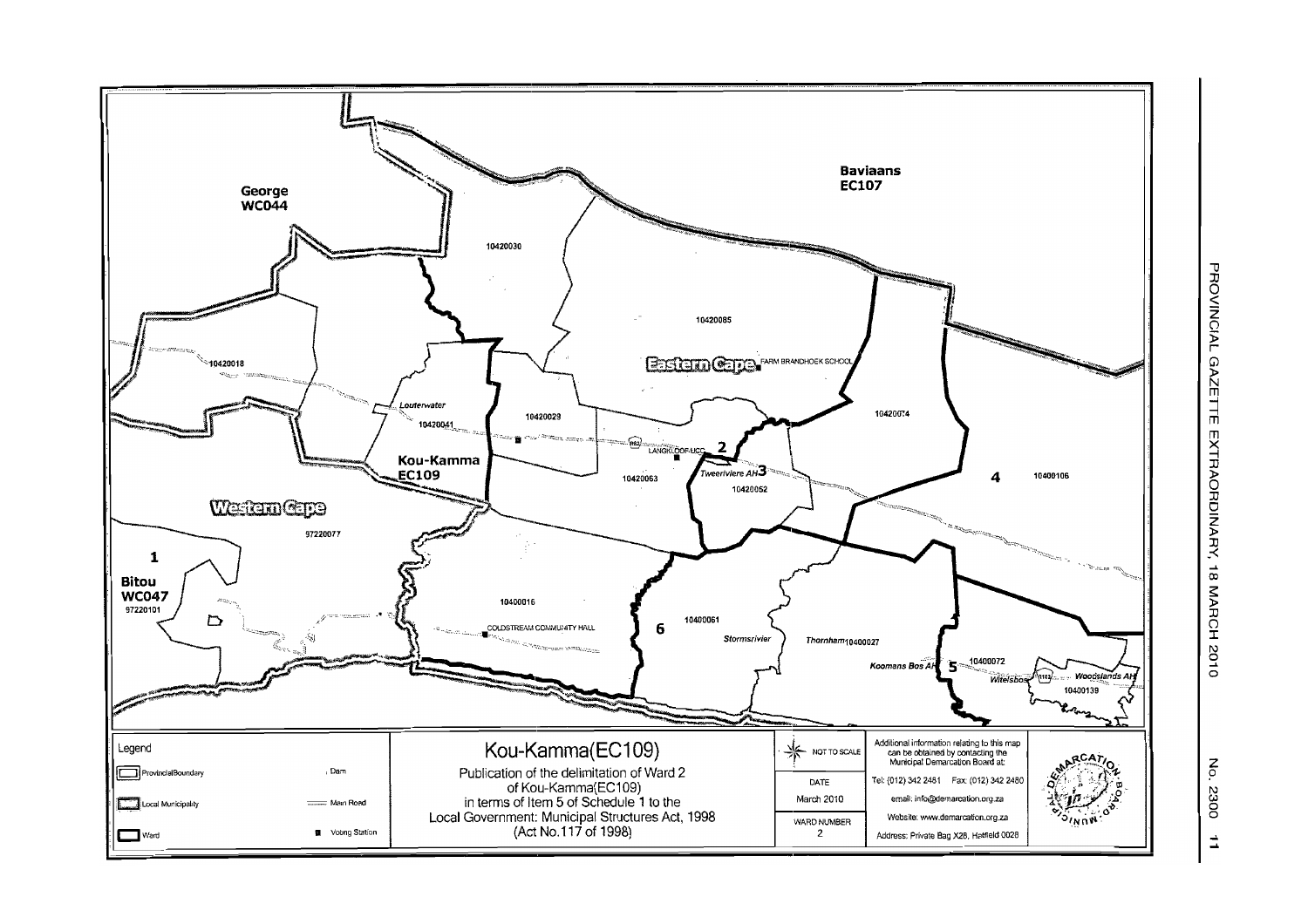

PROVINCIAL GAZETTE EXTRAORDINARY, 18 MARCH 2010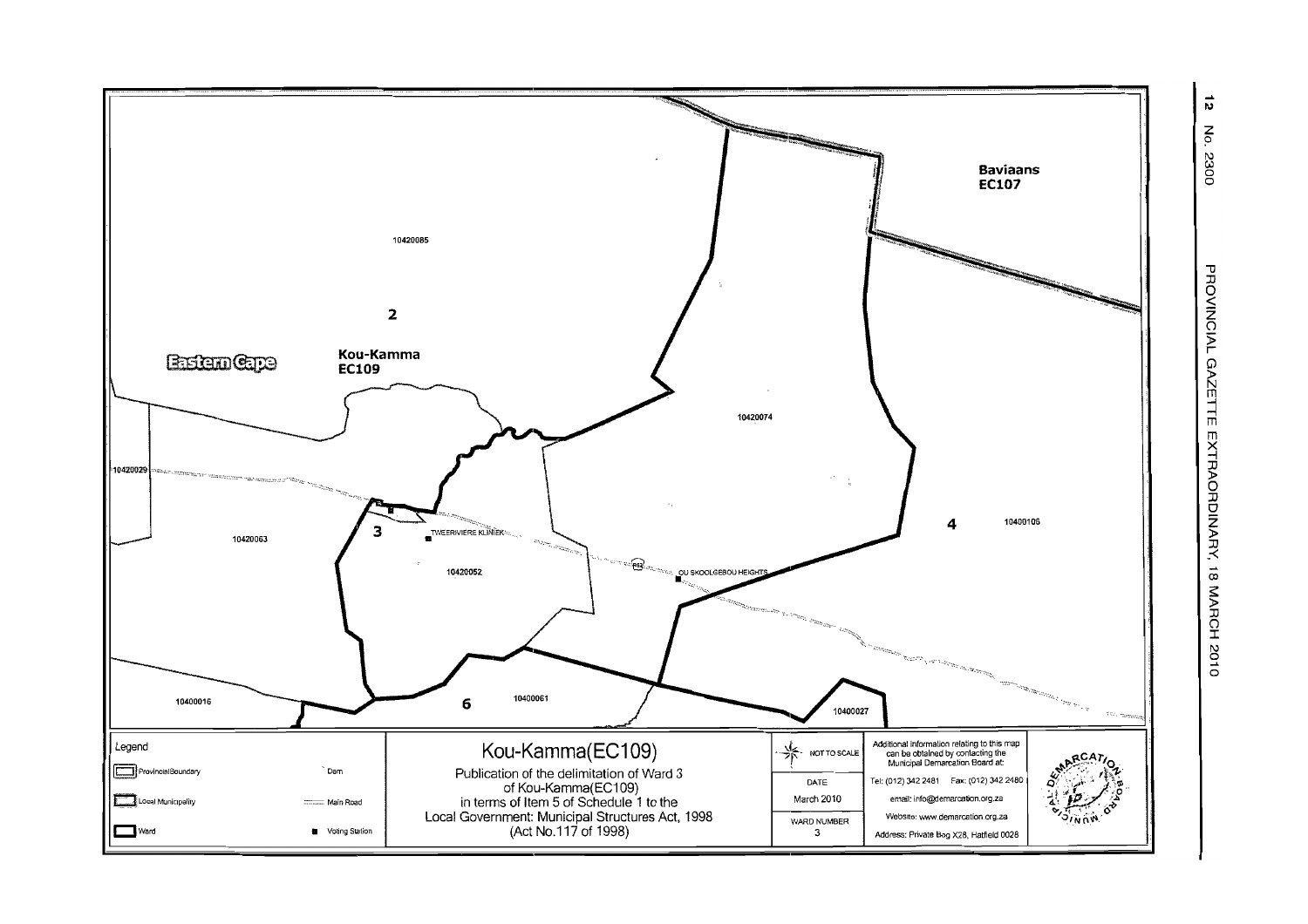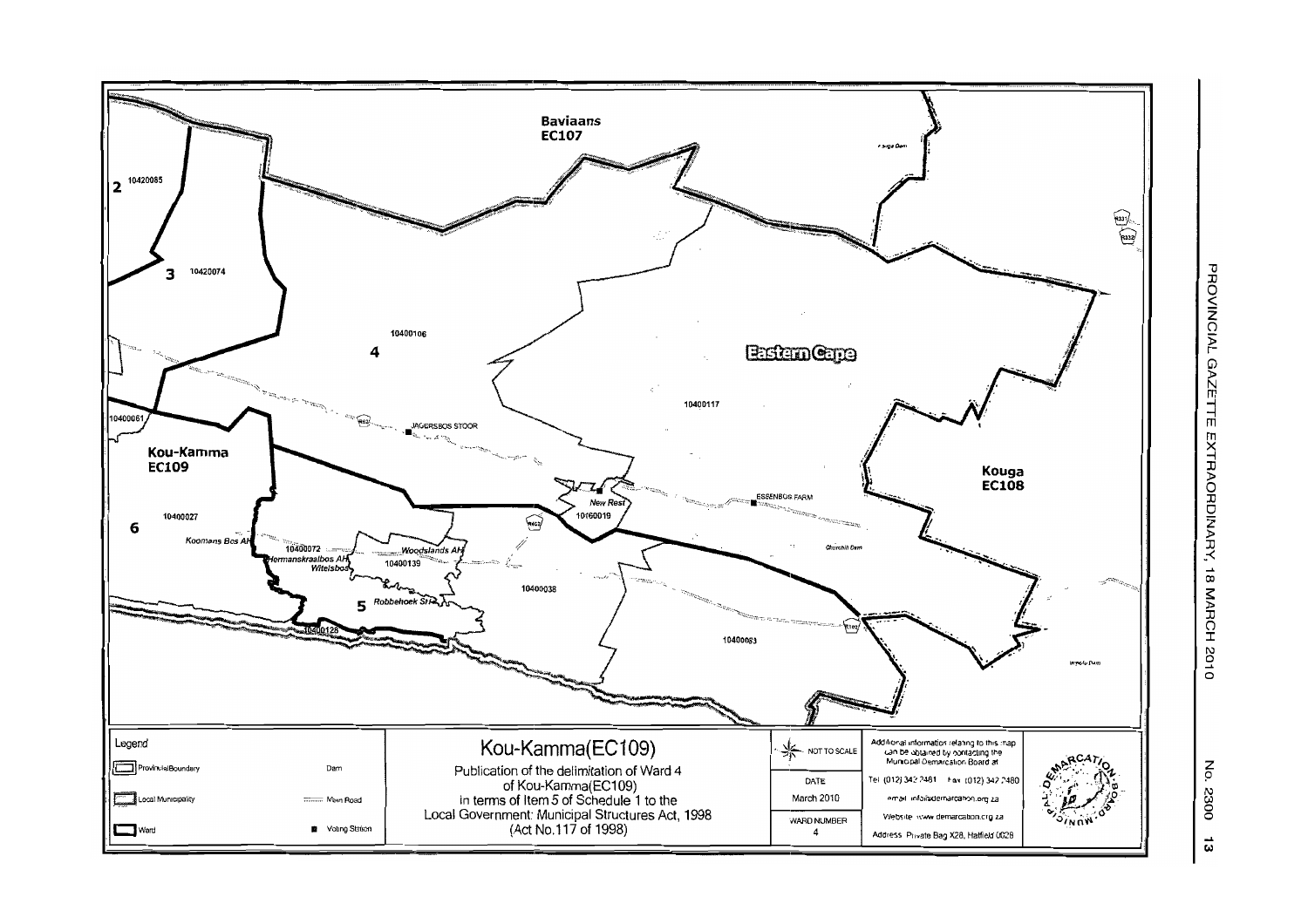

 $\vec{4}$ <u>Р</u> - 2300